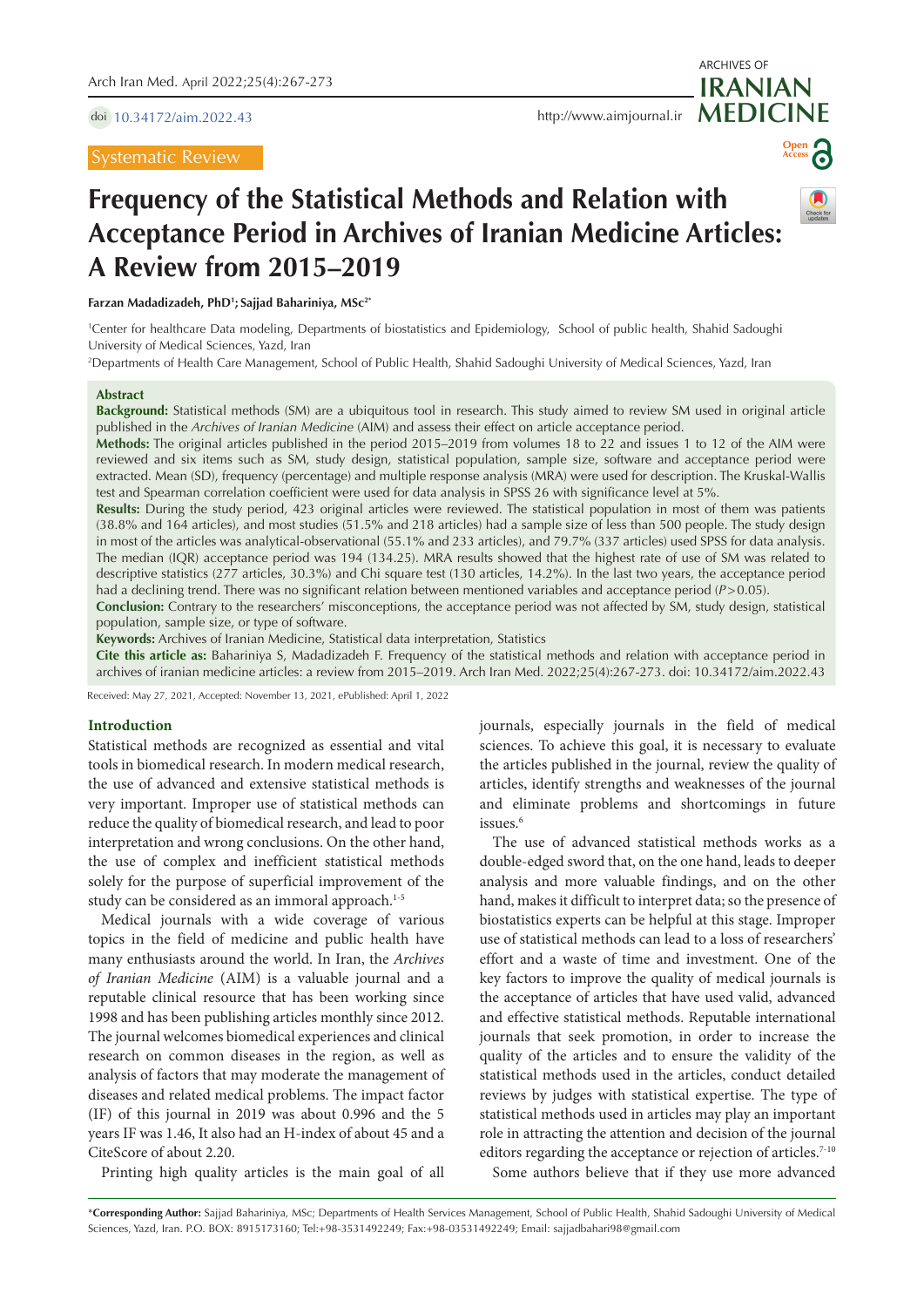statistical methods instead of just conventional and simple methods, they will have a better chance of publishing the article and will spend less time in the judging process. So, according to this belief, they start with using advanced statistical methods and sometimes get stuck in interpreting the outputs of these methods, and finally submit their article with incorrect interpretations to the journal. On the other hand, knowledge of the variety of statistical methods used and the trend of the average refereeing time, type of study, statistical community and applications can be useful for self-evaluation and promotion of the journal and identify gaps in science and increase the variety of articles. In this regard, review articles have recently been published focusing on the statistical methods used in the original articles of scientific journals.11-16

Due to the importance of the content mentioned in the previous paragraphs, the present study aimed to identify and review statistical methods, sample size, study design, statistical population, and type of software used in the original articles and investigate their relationship with the acceptance period (interval between the received and accepted dates mentioned in the articles) of articles published in the Archives of Iranian Medicine in the period 2015 to 2019. Statistical review of journal articles is usually done over a period of 5 or 10 years.<sup>3,4</sup> At the time of conducting this study (June 2020), AIM's 2020 issues were not yet complete, so this year was not included in our study. Therefore, the period from 2015 to 2019 was selected as our study period.

# **Materials and Methods**

This review study was conducted in June 2020 on AIM Journal articles. All original articles published in a period of 5 years (2015–2019) from volumes 18 to 22 and issues 1 to 12 of the Archives of Iranian Medicine were reviewed. Each article was reviewed by a three-member team consisting of a biostatistics expert and two expert researchers in the field of medical research. Six variables such as statistical methods, sample size, study population, software, study design and acceptance period were extracted from the articles.

In order to perform descriptive statistics, considering that it was possible to use more than one method in each article, the multiple response analysis (MRA) technique was used and the frequency and frequency percentage were reported. MRA is one of the valuable statistical methods for analyzing questions with the possibility of more than one answer. In the output of this method, which we used in the present study, unlike simple descriptive statistics tables, a table is provided containing two absolute/relative frequencies, one for the sum of responses and one for cases. In our study, the answers were the tests used in articles and the cases were original articles. In order to investigate the relationship between the type of statistical methods, software, statistical population and type of study with the acceptance period of the articles, first the normality of errors in quantitative variables was

# **Results**

A total of 742 articles were published during the study period, of which 423 (57%) were original articles that were included in our study. Other published articles such as Case Reports, Reviews, Letters to the Editor, Editorials, Brief Reports, Opinions, Book Reviews, Systematic Reviews and others were not included in the study [\(Table](#page-1-0) 1).

All statistical methods used in the original articles published in the Archives of Iranian Medicine during the study period of (5 years: 2015–2019) are summarized in [Table](#page-2-0) 2.

In the period of the present study (from 2015–2019), the statistical population reported in the articles mostly consisted of patients (164 cases, 38.8%) and human samples at the community level (155 cases, 36.6%). The

<span id="page-1-0"></span>**Table 1.** Types of Articles Published During 5 Years

| <b>Type of Articles</b>        |                  | 2015                     | 2016                     | 2017           | 2018                     | 2019                     | <b>Total</b>   |
|--------------------------------|------------------|--------------------------|--------------------------|----------------|--------------------------|--------------------------|----------------|
| Original Article               |                  | 81                       | 94                       | 114            | 64                       | 70                       | 423            |
| Case Report                    |                  | 37                       | 20                       | 5              | 7                        | 14                       | 83             |
| <b>Brief Report</b>            |                  | 3                        | 3                        | $\overline{2}$ | 1                        | 3                        | 12             |
| Photoclinic                    |                  | $\overline{4}$           | 5                        | 5              | 7                        | 6                        | 27             |
| Letter to Editor               |                  | 8                        | 11                       | $\overline{7}$ | 11                       | 12                       | 49             |
| Editorial                      |                  | $\overline{2}$           | $\sim$                   | 1              | ÷                        |                          | 3              |
| Review                         |                  | 9                        | 11                       | $\overline{4}$ | $\overline{4}$           | 5                        | 33             |
| History of Medicine<br>in Iran |                  | 13                       | 5                        | 9              | 4                        | $\overline{4}$           | 35             |
| Systematic Review              |                  | $\overline{4}$           | 6                        | $\overline{4}$ | $\overline{2}$           | 9                        | 25             |
| Opinion                        |                  | ÷,                       | 1                        | 3              | 5                        | 1                        | 10             |
| Mini Review                    |                  | 1                        |                          |                | 1                        | $\overline{\phantom{m}}$ | $\overline{2}$ |
| Round the World                |                  | 1                        | ÷,                       | ÷,             | ÷,                       | ٠                        | 1              |
| Report                         |                  | -                        | -                        | 4              | 1                        | 1                        | 6              |
| <b>Book Review</b>             |                  | 1                        | ÷,                       | L,             | $\overline{2}$           | L.                       | 3              |
| Event                          |                  | $\mathbf{1}$             | $\overline{2}$           | $\mathbf{1}$   | $\overline{\phantom{m}}$ | -                        | $\overline{4}$ |
| Obituary                       |                  | $\overline{2}$           | $\overline{4}$           | 1              | ÷                        | ÷,                       | 7              |
| Research Methods               |                  | 1                        | $\overline{2}$           | 1              | $\overline{2}$           | $\mathbf{1}$             | 7              |
| Guideline                      |                  | -                        | ÷,                       | 1              | ÷,                       | $\frac{1}{2}$            | 1              |
| Protocol Design                |                  | -                        | -                        | 1              | -                        | -                        | 1              |
| Cohort Profile                 |                  |                          | ÷,                       | L              | L                        | 1                        | 1              |
| Meeting report                 |                  | $\overline{\phantom{0}}$ | $\overline{\phantom{0}}$ | -              | -                        | 1                        | $\mathbf{1}$   |
| Author's Reply                 |                  |                          |                          | -              |                          | 5                        | 5              |
| Study Protocol                 |                  | 1                        | 1                        | -              | $\mathbf{1}$             | ÷,                       | $\mathfrak z$  |
| <b>Total</b>                   |                  | 169                      | 165                      | 163            | 112                      | 133                      | 742            |
| Acceptance<br>period           | Median<br>(days) | $**$                     | $**$                     | **             | 194                      | 190.5                    | 194            |
|                                | IQR (days)       | $***$                    | $**$                     | **             | 130.5                    | 152.5                    | 134.25         |

\*\*Not available: From 2015 to 2017, the time of receiving and accepting the article was not mentioned on the first page.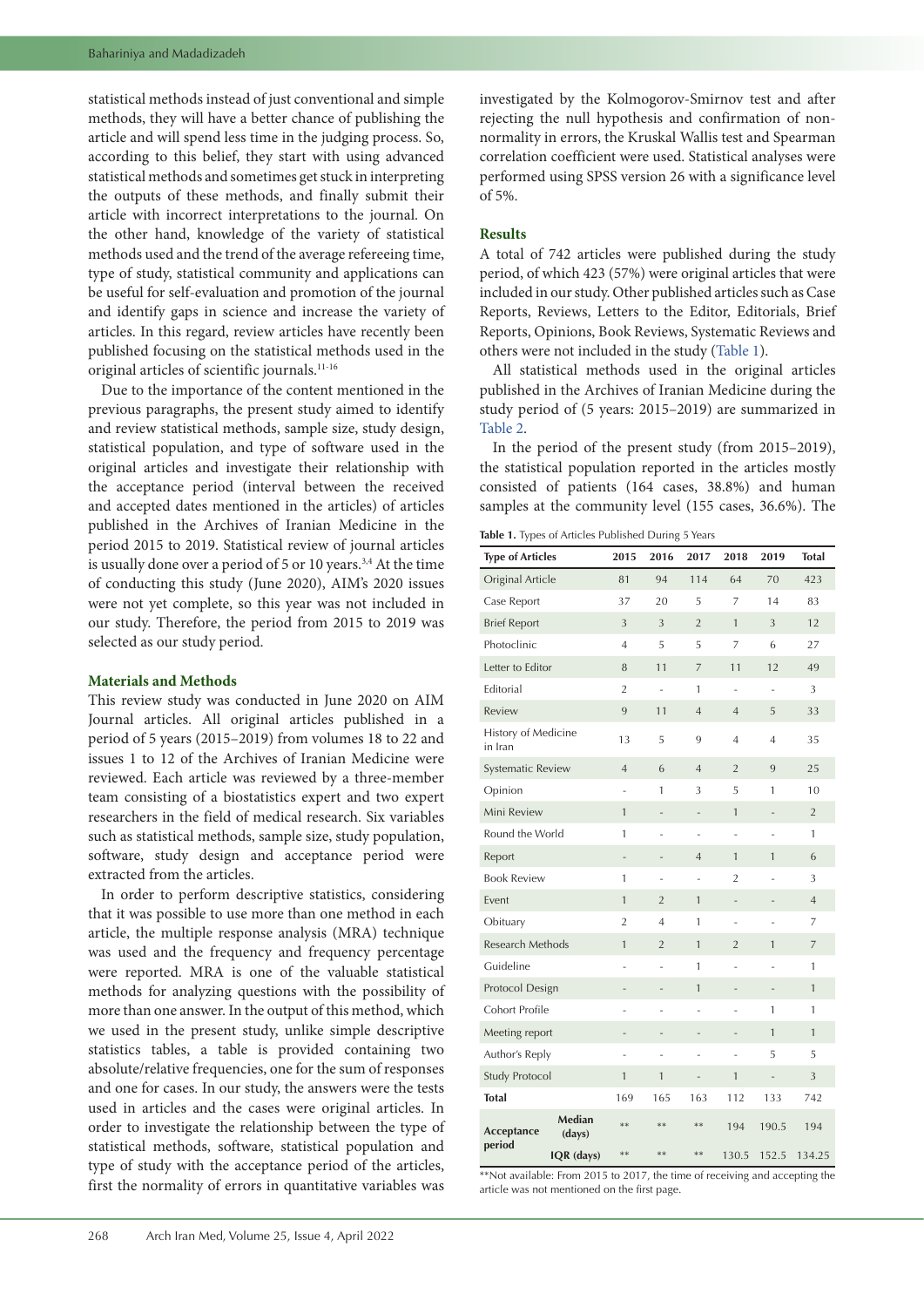| <b>Methods</b>      |                          | <b>Brief Description</b>                                                                                            | <b>Acceptance Period</b>                                                                                  |               |            |
|---------------------|--------------------------|---------------------------------------------------------------------------------------------------------------------|-----------------------------------------------------------------------------------------------------------|---------------|------------|
|                     |                          | <b>Simple Methods</b>                                                                                               | <b>Complex Methods</b>                                                                                    | Median (days) | IQR (days) |
|                     | Descriptive statistics   | mean, standard deviation, percentage and frequency, minimum and maximum,<br>median, Interquartile range, DALY, QALY |                                                                                                           | 180           | 101        |
|                     | T test                   | Independent, paired $t$ test                                                                                        | ٠                                                                                                         | 175           | 128.5      |
|                     | Regression               | Linear regression                                                                                                   | Logistic regression                                                                                       | 210           | 79         |
|                     | ANOVA-ANCOVA             | One-way ANOVA                                                                                                       | Two-way ANOVA,<br>repeated measures ANOVA                                                                 | 258           | 118        |
|                     | Multivariate Analysis    |                                                                                                                     | All type of factor analysis, multivariate<br>regression, MANOVA, ICC, SEM/<br><b>GSEM</b>                 | 162           | 105.25     |
| Parametric test     | Pairwise comparison test |                                                                                                                     | SNK, LSD, Duncan multiple range<br>test, Bonferroni correction, Tukey                                     | 247           | 243        |
|                     | Normality tests          | Shapiro-Wilks, Kolmogorov-Smirnov                                                                                   |                                                                                                           | 251           | 116.75     |
|                     | Assumption checking test | Leven test                                                                                                          |                                                                                                           | 160.5         | 112.25     |
|                     | Nominal variable test    | McNemar test                                                                                                        | Cochran Q test                                                                                            | 94            | 64         |
|                     | Chi square test          | Fisher exact, Hardy Weinberg, Wald test                                                                             | Trend analysis                                                                                            | 231           | 189        |
|                     | Correlation analysis     | Pearson correlation, Spearman, Kendall<br>(Mann-Kendall)                                                            | Partial                                                                                                   | 74            | 40         |
|                     | Survival analysis        | Kaplan-Meier, Log rank test                                                                                         | Cox regression <sup>*</sup> , Parametric models<br>(Weibull, Exponential, distribution),<br>Risk analysis | 210           | 108        |
| Non parametric test |                          | Kruskal-Wallis test, Mann-Whitney U<br>test, Wilcoxon Test                                                          | <b>Friedman Test</b>                                                                                      | 195           | 147        |

<span id="page-2-0"></span>**Table 2.** Statistical Methods Extracted from the Articles of 2015–2019

DALY, Disability-adjusted life year; QALY, Quality-adjusted life year; MANOVA, Multivariate analysis of variance; ICC, Intraclass correlation coefficient; SEM, structural equation modeling (description GSEM fits generalized SEMs); SNK: student-Neuman-Keuls; LSD, Least significant difference. \*Semi-parametric**.**

least use pertained to statistical data with 1.4% (6 cases); the results of the Kruskal-Wallis test showed that the mean acceptance period in different statistical populations was not significantly different (*P*=0.148) [\(Table](#page-2-1) 3).

During the study period, most studies had a sample size of less than 500 people (51.5%, 218 cases). In 12.3% (52 cases) of the studies, the sample size was unknown; the results of the Kruskal-Wallis test showed that the mean acceptance period in different sample sizes was not significantly different (*P*=0.356) [\(Table](#page-3-0) 4).

The study design in most articles was analyticalobservational (233 cases, 55.1%) and only 3.3% (14 cases) were qualitative; the results of the Kruskal-Wallis test showed that the mean acceptance period in different study designs was not significantly different (*P*=0.439) ([Table](#page-3-1) 5).

Based on the results, most articles had selected the SPSS software for analysis (337 cases and 79.7%); the results of the Kruskal-Wallis test showed that the mean acceptance period in different types of software was not significantly different (*P*=0.072) [\(Table](#page-3-2) 6).

The results of our review showed that the time of receiving and accepting the article and mentioning it in the main file of the article was done exactly since the first issue published in 2018. The results showed that the mean (SD) and median (IQR) acceptance period of the articles were 200.99 (106.856) and a 194 (134.25) days, respectively.

The results of the Kruskal-Wallis test showed that there was a significant difference in the acceptance period across months  $(P=0.001)$ , such that the longest time (541)

<span id="page-2-1"></span>**Table 3** Statistical Population of the Reviewed Articles

| N   | $\%$  | Median<br>(days) | <b>IOR</b><br>(days) | P Value                  |
|-----|-------|------------------|----------------------|--------------------------|
| 164 | 38.8  | 181              | 124                  |                          |
| 155 | 36.6  | 200              | 161.75               |                          |
| 44  | 10.4  | 164              | 151.75               | 0.148                    |
| 22  | 5.2   | 210              | 108.50               |                          |
| 6   | 1.4   | 162              | 158                  |                          |
| 32  | 7.6   | 171              | 154.50               |                          |
| 423 | 100.0 | 194              | 134.25               |                          |
|     |       |                  |                      | <b>Acceptance Period</b> |

**Community-level samples** included women, men, mothers, girls, adults, people over 15, children, students, infants, smokers, the elderly and middleaged, families, adolescents, young people, urban and rural residents, Blood donors, healthy people in the community, obese people, prisoners, couples, spouses and other similar cases. **Laboratory samples** included laboratory animals such as mice and rabbits, genes, cells, chromosomes, serum samples, blood samples, water samples, cord samples, microbial samples, bacteria, viruses, strains. Vaccines, human tissue samples, suspected leishmaniasis lesions, RNA, DNA and the like. **Occupations** included physicians, health care providers, hospital staff such as nurses, specialists, experts, staff, workers, drivers, and the like. **Statistical data (secondary)** included information, documents and reports. **Other statistical populations** included websites, drugs, suicide attempts, ovarian and brain tumors, teeth, mortality, research units, articles, etc.

days) pertained to the second month of 2018, after which the acceptance period diminished and reached 180 days at the end of 2018. Also, the declining trend continued and reached 164 days at the end of 2019. There was no significant relationship between the acceptance period and the study design  $(P=0.568)$ , statistical population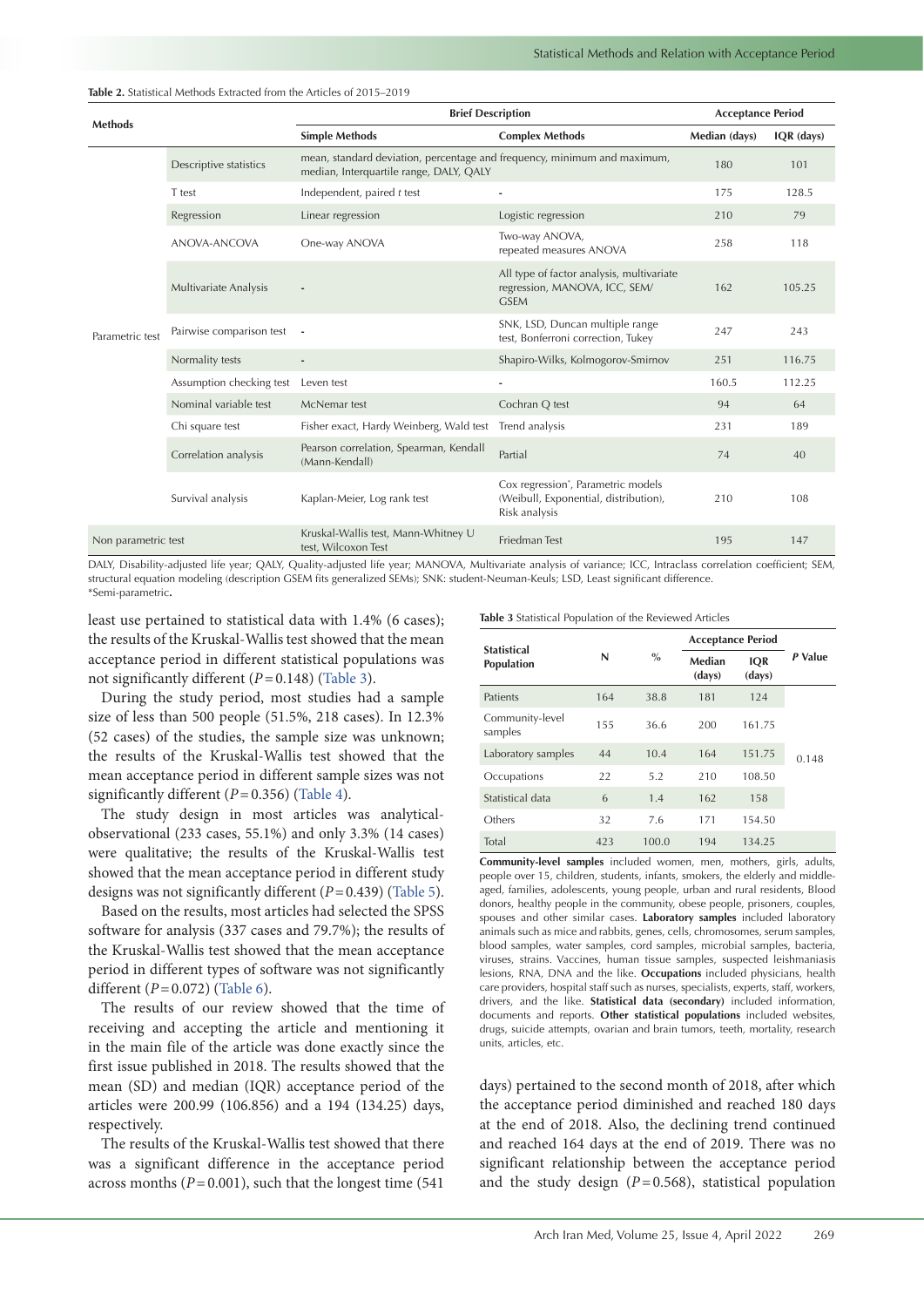## <span id="page-3-0"></span>**Table 4.** Sample Size Used in the Reviewed Articles

|                |     |       | <b>Acceptance Period</b> |                      |         |
|----------------|-----|-------|--------------------------|----------------------|---------|
| Sample Size    | N   | $\%$  | Median<br>(days)         | <b>IQR</b><br>(days) | P Value |
| Less than 100  | 129 | 30.5  | 215                      | 152                  |         |
| 100-500        | 89  | 21.0  | 162                      | 110.50               |         |
| 500-1000       | 27  | 6.4   | 226.5                    | 160.25               | 0.356   |
| More than 1000 | 126 | 29.8  | 210                      | 138.50               |         |
| Unknown        | 52  | 12.3  | 152                      | 96                   |         |
| Total          | 423 | 100.0 | 194                      | 134.25               |         |

<span id="page-3-1"></span>**Table 5.** Study Design in the Reviewed Articles

|                               |     |       | <b>Acceptance Period</b> |                      |         |
|-------------------------------|-----|-------|--------------------------|----------------------|---------|
| <b>Study Design</b>           | N   | $\%$  | Median<br>(days)         | <b>IOR</b><br>(days) | P Value |
| Descriptive                   | 105 | 24.8  | 173                      | 139.75               |         |
| Analytical-<br>observational  | 233 | 55.1  | 205                      | 132.25               |         |
| Analytical-<br>interventional | 71  | 16.8  | 117.5                    | 156.25               | 0.439   |
| Oualitative                   | 14  | 3.3   | 166.5                    | 143                  |         |
| Total                         | 423 | 100.0 | 194                      | 134.25               |         |

**Descriptive:** descriptive cross-sectional, pilot study, case series study, comprehensive study, quantitative study, exploratory descriptive study. **Analytical-observational:** cross-sectional study, descriptive analytic cross-sectional, analytic cross-sectional, case-control study, cohort study, retrospective study, prospective study, observational study, longitudinal study, ecological study. **Analytical-interventional:** clinical trial study, experimental study, semi-experimental study, interventional study, histologic study, histopathological study.

#### <span id="page-3-2"></span>**Table 6.** Statistical Software Used in the Reviewed Articles

|                            |                |       | <b>Acceptance Period</b> |                      |         |
|----------------------------|----------------|-------|--------------------------|----------------------|---------|
| Name of Software           | N              | $\%$  | Median<br>(days)         | <b>IQR</b><br>(days) | P Value |
| SPSS software              | 337            | 79.7  | 199                      | 134.25               |         |
| STATA software             | 35             | 8.3   | 205                      | 210.25               |         |
| MAXQDA software            | 10             | 2.4   | 140                      | 84.50                |         |
| GraphPad Prism<br>software | 12             | 2.8   | 178                      | 147                  | 0.072   |
| R Software                 | 7              | 1.7   | 170                      | 167                  |         |
| AMOS software              | $\overline{4}$ | 0.9   | 223                      | 149                  |         |
| Others                     | 12             | 2.8   | 138                      | 168                  |         |
| Unknown                    | 6              | 1.4   | 162                      | 77.50                |         |
| Total                      | 423            | 100.0 | 194                      | 134.25               |         |

**Other software included**: PASW software, SAS software, MedCalc statistical software, Mutation Surveyor software, Sequencing Analysis software, GenEX software, Genetic Analyzer Software, Arc Map ver. 10.3, BUGS 3.2.3 Software, Statistical Software, Epi Info™ 7 statistical package, Gene Marker V1.97, LinRegPCR (12.x) software, CodonCode Aligner 5.0.1, MEGA software, Excel and others.

type,  $(P=0.148)$ , type of software  $(P=0.072)$ , or type of statistical methods (*P*=0.252). The results of the Spearman correlation coefficient test did not show a significant relationship between sample size and acceptance period  $(r=0.13, P=0.482)$ .

[Figure](#page-4-0) 1 shows the trend of the acceptance period of articles reviewed in our study. There was a downward trend during both years.

The findings of MRA showed that generally, among all the statistical methods that were used in the articles, the highest rate of use pertained to descriptive statistics (30.3% and 227 cases), chi-square test (14.2% and 130 cases), *t* test (12.6% and 115 cases), and regression models (11.5% and 105 cases). Among all articles, 68.9% used descriptive statistics, 32.3% used chi-square test, 28.6% used *t* test, 26.1% used regression models, 19.2% used oneway analysis of variance, and 18.9% used non-parametric methods ([Table](#page-4-1) 7).

The trend of using simple statistical methods (such as descriptive statistics, *t* test, chi-square, Fisher's exact test, McNemar, one-way analysis of variance, Mann–Whitney U test, Kruskal-Wallis test) and advanced statistical methods (ANCOVA, MANOVA, COX regression, multiple regression, SEM etc.) is presented in [Figure](#page-5-0) 2. The average use of advanced statistical methods increased during the years under review.

# **Discussion**

In recent years, the philosophy of using statistical methods in biomedical research has undergone massive changes. Meanwhile, some researchers believe that if they use more sophisticated and advanced statistical methods to analyze research data, they will have a better chance to publish the article in a short time.

The findings of this study, which were obtained by reviewing the AIM journal in the period 2015 to 2019 and based on 423 original articles, showed that patient and community-level samples (including women, men, mothers, girls, adults, children, students, infants, smokers, the elderly and middle-aged, families, adolescents, young people, urban and rural residents, transplant recipients, blood donors, healthy people in the community, obese people, prisoners, couples, spouses and others) were the most frequent statistical population used in the reviewed articles. This shows the special attention of the leading AIM journal to accepting articles on the topics of diseases and problems in the community. Due to the possibility of missing statistical data, despite the great effort of researchers, the manuscript may be rejected by reviewers. So, according to the results of the present study, the lowest frequency of statistical populations pertained to statistical data such as information, documents and reports.

The cumulative frequency in [Table](#page-3-0) 4 shows that 36.2% of the sample sizes were more than 500 people. It may be thought that the larger the sample size of the study, the less time it will take for the article to be accepted. The results of our study showed that this assumption is wrong and there was no relationship between the acceptance period and the article's sample size.

The findings of the present study in mentioning the type of study design in the studied articles showed that most of the study designs were analytical-observational. Up to 55% of the studies were analytical-observational. This confirms the special attention of AIM to this type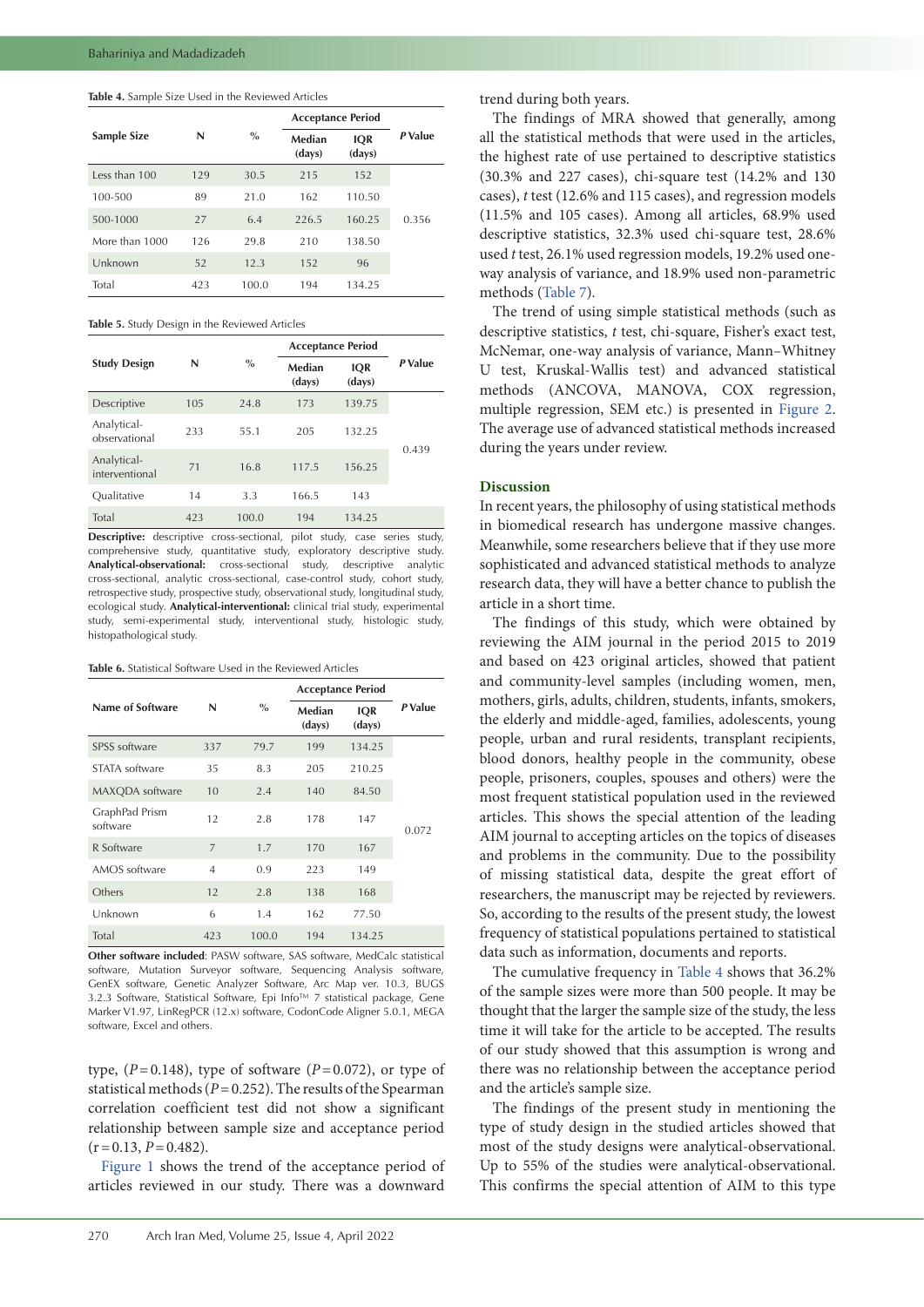<span id="page-4-0"></span>

**Figure 1.** Median Length of Acceptance Period During 2 Years Based on Issues 1 to 12.

<span id="page-4-1"></span>**Table 7.** Results of Multiple Response Analysis

| ID             | <b>Statistical Methods</b> | <b>All Methods</b> | Percent of    |                     |
|----------------|----------------------------|--------------------|---------------|---------------------|
|                |                            | N                  | $\frac{0}{0}$ | <b>All Articles</b> |
| $\mathbf{1}$   | Descriptive statistics     | 277                | 30.3          | 68.9                |
| $\overline{2}$ | T test                     | 115                | 12.6          | 28.6                |
| 3              | Chi-square test            | 130                | 14.2          | 32.3                |
| $\overline{4}$ | Regression                 | 105                | 11.5          | 26.1                |
| 5              | ANOVA-ANCOVA               | 77                 | 8.4           | 19.2                |
| 6              | Non parametric tests       | 76                 | 8.3           | 18.9                |
| $\overline{7}$ | Post hoc tests             | 25                 | 2.7           | 6.2                 |
| 8              | Normality tests            | 40                 | 4.4           | 10.0                |
| 9              | Correlation analysis       | 31                 | 3.4           | 7.7                 |
| 10             | Survival analysis          | 21                 | 2.3           | 5.2                 |
| 11             | Multivariate analysis      | 8                  | 0.9           | 2.0                 |
| 12             | Nominal variable tests     | 5                  | 0.6           | 1.2                 |
| 13             | Assumption checking test   | 3                  | 0.4           | 0.7                 |
|                | Total                      | 913                | 100.0         | 227.1               |

of studies. Qualitative studies involve the collection and analysis of non-numerical data to understand concepts, opinions, or experiences. These studies are used to gather in-depth insights into an issue or generate new ideas for research. According to the results, only 3.3% of the studies were qualitative. Given that qualitative research can play a major role in health research, it requires more attention from the editors of the journal to this issue.<sup>17</sup>

SPSS is one of the most popular statistical analysis software among researchers. Although it has very good coverage of common statistical methods, it is not a complete software, and researchers must use programming software or semi-programming software to use more advanced statistical methods. The findings of the present study showed that among the articles published in this journal, the majority of articles used SPSS and a smaller percentage of published articles used programming (such as R, Win Bugs, Matlab, Python, etc.) or semiprogramming software (such as Minitab, Stata, etc.).<sup>18</sup> A possible reason for this could be the features of being userfriendly and the availability and easy learning of SPSS.

According to [Table](#page-4-1) 7, the MRA results showed that among both the total tests and the articles, the highest use of statistical methods pertained to descriptive statistics and the chi-square test. In the present study, the Fisher exact test, Hardy-Weinberg, Wald test and Trend analysis were considered as the chi-square test. Frequent use of statistical tests in the findings of similar studies<sup>19-21</sup> in line with our study showed that the most common statistical method used in the articles pertained to descriptive statistics and the chi-square test.

The chi-square test is one of the most important statistical tests used to evaluate the relationship between two qualitative variables.<sup>20</sup> This test is one of the available statistical methods, user-friendly and easily used in most statistical software. Therefore, it has many fans. Our results showed that the use of advanced and specialized statistical methods in 2019 was reduced compared to previous years. This requires the attention of editors to accept articles with more advanced statistical methods.

Based on the results of the present study, from the last issue published in 2017, the time of receipt and the time of acceptance are mentioned on the first page of the articles. Mentioning the time of receiving and accepting articles in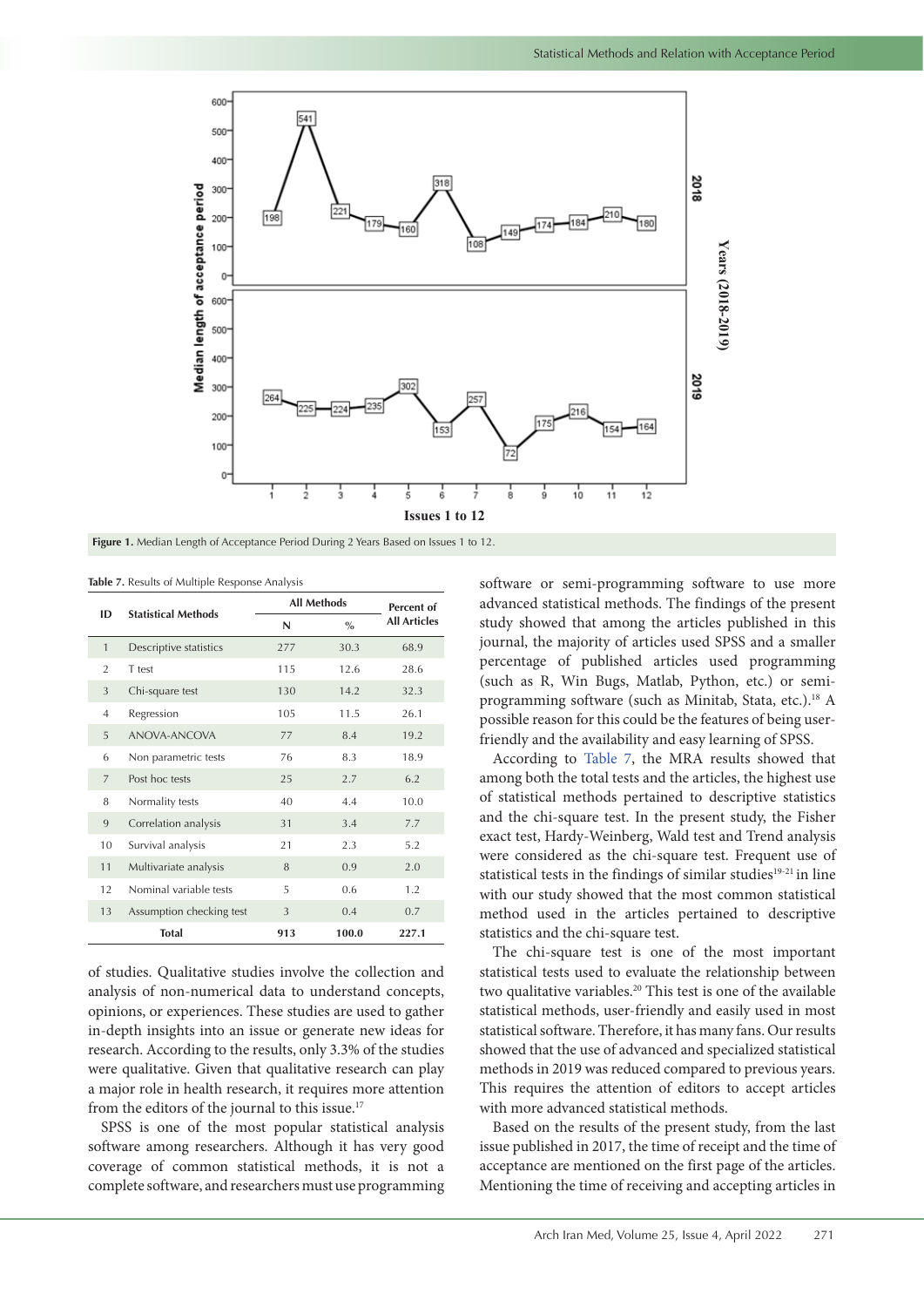

the published articles is very important and in order to promote AIM journal, it is necessary for the editors of the journal to pay attention to such issues.

 Accuracy in judging and accepting articles in a short period of time will pave the way for a journal to move forward. On the other hand, the authors tend to submit their articles to journals that have a shorter acceptance period. In general, as shown in [Figure](#page-4-0) 1, fortunately, the time of acceptance of articles by AIM had a declining trend during 24 months, and this issue, along with the accuracy of referees, can pave the way for the future progress of the journal.

The results of the Kruskal-Wallis test showed that there was no significant difference in the median time of acceptance of articles in terms of the type of test, sample size, type of statistical community, study design and type of software. This highlights the misconception of those researchers who believe that by using more advanced statistical tests, a larger sample size, more sensitive statistical populations, more sophisticated study designs, and more advanced statistical software can publish their article in a shorter time. The results of the present study were consistent with the results of similar studies.<sup>22</sup>

In terms of strengths, this study examined and analyzed more variables compared to similar studies. One of the main limitations of this study was lack of access to articles rejected by the journal and only accepted articles were reviewed. Otherwise, based on statistical analysis of logistic regression, we could calculate the odds of the acceptance of an article based on each of the variables studied in this study, such as sample size, type of statistical method, type of statistical population, etc. Another limitation was lack of access to information on the refereeing time of all articles (accepted and rejected), which, if accessible, we could have definitely performed a more valuable analysis. To calculate the time required to publish the articles, the difference between the time of receipt and the time of acceptance that was listed on the first page of the article, was considered.

<span id="page-5-0"></span>In conclusion, it took about 28 weeks from submission to acceptance in AIM journal. Given that the acceptance period is an important item for researchers to choose a journal and on the other hand, it can be a key item to promote journal indexing, it seems to be beneficial to reduce it and more attention is required from the editors of the journal. Most of the articles were of the observationalanalytical design with patient as the statistical population. The statistical methods of most articles consisted of simple tests. The frequency of advanced statistical methods was decreasing during the study period. Acceptance of articles with advanced statistical methods seems necessary. Contrary to what the researchers thought, the type of test, sample size, type of community, type of study design or type of software were not effective factors regarding the acceptance period.

### **Authors' Contribution**

SB and FM: Study concept and design. SB and FM: Drafting of the manuscript. and FM: Data collection and analysis. FM: Editing of the manuscript. FM: Supervision.

# **Conflict of Interest Disclosures**

Authors had no conflict of interest to declare.

#### **Ethical Statement**

There was no ethical consideration in the present study.

## **Funding**

This study was conducted without any financial support.

#### **References**

- 1. Zapf A, Rauch G, Kieser M. Why do you need a biostatistician? BMC Med Res Methodol. 2020;20(1):23. doi: [10.1186/](https://doi.org/10.1186/s12874-020-0916-4) [s12874-020-0916-4.](https://doi.org/10.1186/s12874-020-0916-4)
- 2. Tsiamalou P, Brotis A. Biostatistics as a Tool for Medical Research: What are we Doing Wrong? Mediterr J Rheumatol. 2019;30(4):196-200. doi: [10.31138/mjr.30.4.196](https://doi.org/10.31138/mjr.30.4.196).
- 3. Parsons NR, Price CL, Hiskens R, Achten J, Costa ML. An evaluation of the quality of statistical design and analysis of published medical research: results from a systematic survey of general orthopaedic journals. BMC Med Res Methodol. 2012;12:60. doi: [10.1186/1471-2288-12-60.](https://doi.org/10.1186/1471-2288-12-60)